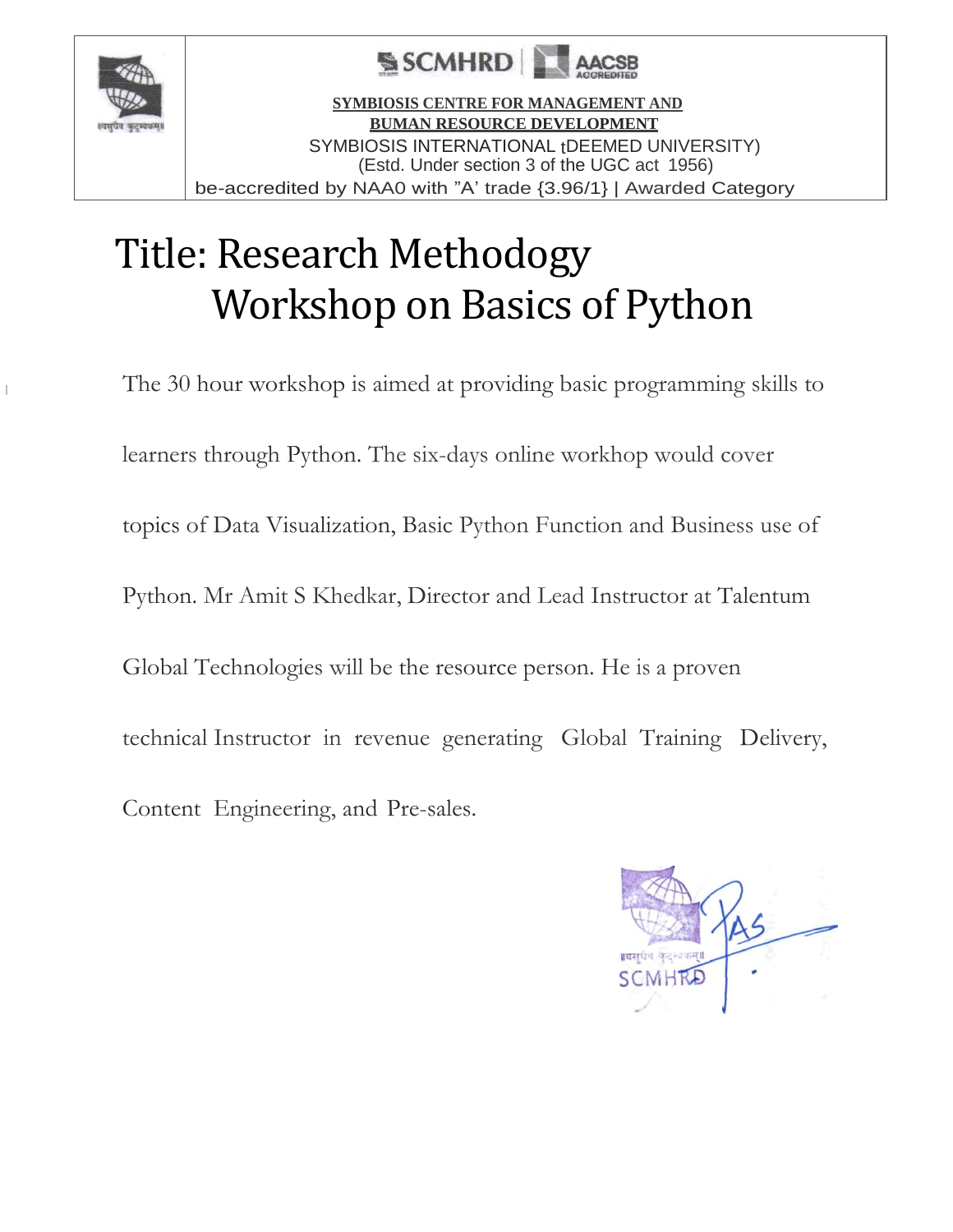From: **Head STLRC** <head stlrc@siu.edu.in> Date: Wed, Sep 2, 2020 at 2:16 PM Subject: Sessions for September 2020 To: [<allfaculty@siu.edu.in>](mailto:allfaculty@siu.edu.in) Cc: AllDirectors [<alldirectors@siu.edu.in>](mailto:alldirectors@siu.edu.in), VC SIU [<vc@siu.edu.in>](mailto:vc@siu.edu.in), Dr. Bhama V [<deanacad.admin@symbiosis.ac.in>](mailto:deanacad.admin@symbiosis.ac.in), Avinash Bhawal [<avinash.bhawal@siu.edu.in>](mailto:avinash.bhawal@siu.edu.in), Mr.Sagar Joshi [<sagar.joshi@siu.edu.in>](mailto:sagar.joshi@siu.edu.in), swaroopa patankar [<swaroopa.patankar@siu.edu.in>](mailto:swaroopa.patankar@siu.edu.in), Vidya Yeravdekar [<dr-vidya@symbiosis.ac.in>](mailto:dr-vidya@symbiosis.ac.in), Registrar [<registrar@siu.edu.in>](mailto:registrar@siu.edu.in)

Dear All,

Sending you the schedule of the online sessions planned for September. There are a few more sessions planned, details of which will be shared with you soon.

Sidney Hook once said, "Everyone who remembers his own education remembers teachers, not methods and techniques. The teacher is the heart of the educational system". I cannot agree more :-)

As you may be aware, this is the fourth year of our annual Intra-SIU competition on Innovative use of e-resources in Teaching, Learning and Evaluation. The presentations of the participating faculty members are scheduled on 4th September 2020. It is our great honour to have [Dr. Anil Sahasrabudhe,](https://www.aicte-india.org/leadership/prof-anil-d-sahasrabudhe) Chairperson, AICTE, Government of India, as the Guest of Honour for this years' competition. Sir will inspire us through his keynoter address on the 7th September 2020 and also announce the winners of the competition! So save these two dates and be present to encourage your colleagues and also be benefitted by listening to a great educator and administrator.

Faculty members who attend both these sessions will be given a certificate of participation.

Kindly refer to the attachments for details of the sessions.

Thanks and regards,

**Sophia Sandeep Gaikwad, PhD** *Head Symbiosis Teaching Learning Resource Centre, Symbiosis International( Deemed University), Gram: Lavale, Tal: Mulshi Dist: Pune Pin: 412115 Phone Number: 020-28116821*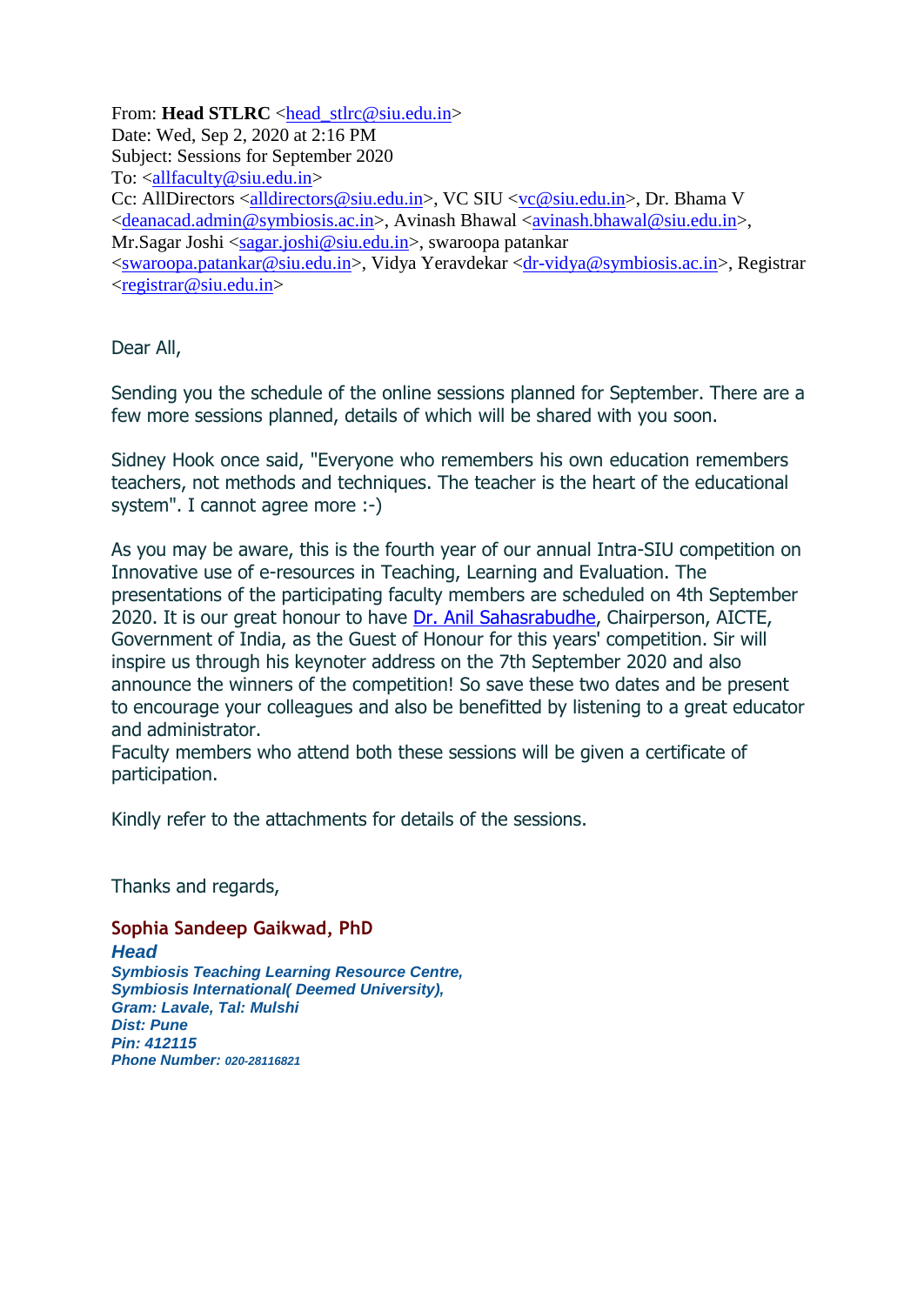# **ONLINE SESSIONS**

#### SYMBIOSIS TEACHING LEARNING RESOURCE CENTRE SYMBIOSIS INTERNATIONAL (DEEMED UNIVERSITY)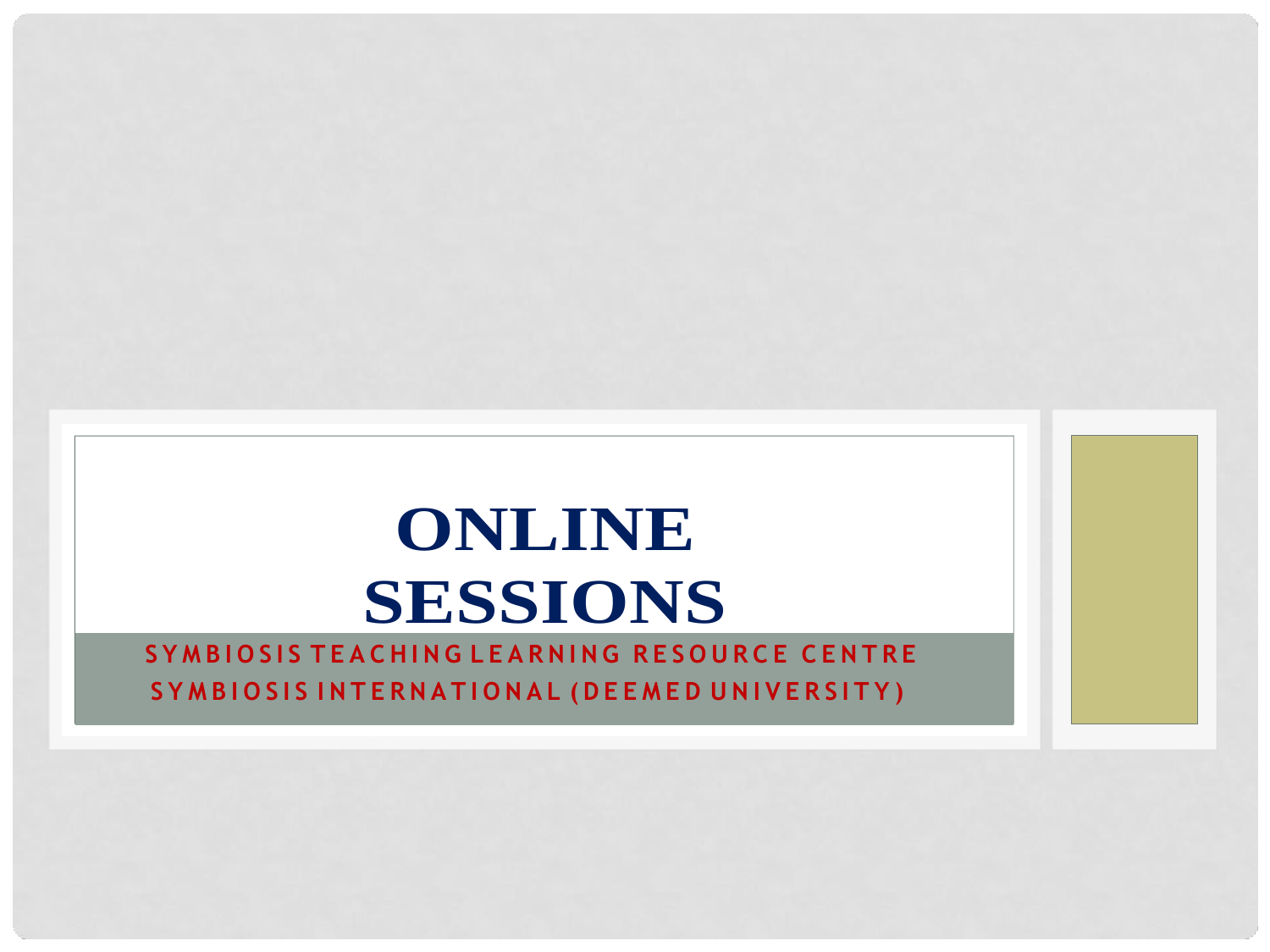### **ONLINE SESSIONS ARRANGED BY STLRC**

| Sr.<br>No.     | <b>Name of the</b><br><b>Programme</b>                                        | Name of the<br><b>Resource</b><br>Person/s | Date/s                                                     | <b>Time</b>                               | <b>Batch</b><br><b>Size</b> | <b>Send</b><br>registrations<br>to |
|----------------|-------------------------------------------------------------------------------|--------------------------------------------|------------------------------------------------------------|-------------------------------------------|-----------------------------|------------------------------------|
| $*1.$          | Intra SIU<br>Competition                                                      | <b>Faculty</b><br><b>Presentation</b><br>S | 04<br>September<br>2020                                    | $9:40$ am to $11:00$<br>am                | 50                          | avinash.bhaw<br>al @siu.edu.in     |
| $\overline{2}$ | Introduction to<br>Python<br>Programming<br>(In collaboration<br>with SCMHRD) | Mr. Amit S<br>Khedkar                      | 04, 11, 18,<br>25<br>September<br>& 1,9<br>October<br>2020 | $11:30$ to $1:30$<br>$pm/2$ pm to 4<br>pm | 28                          | sagar.joshi@si<br>u. edu.in        |

**\*"EffectiveUseofe-ResourcesforTeaching,LearningandEvaluation"**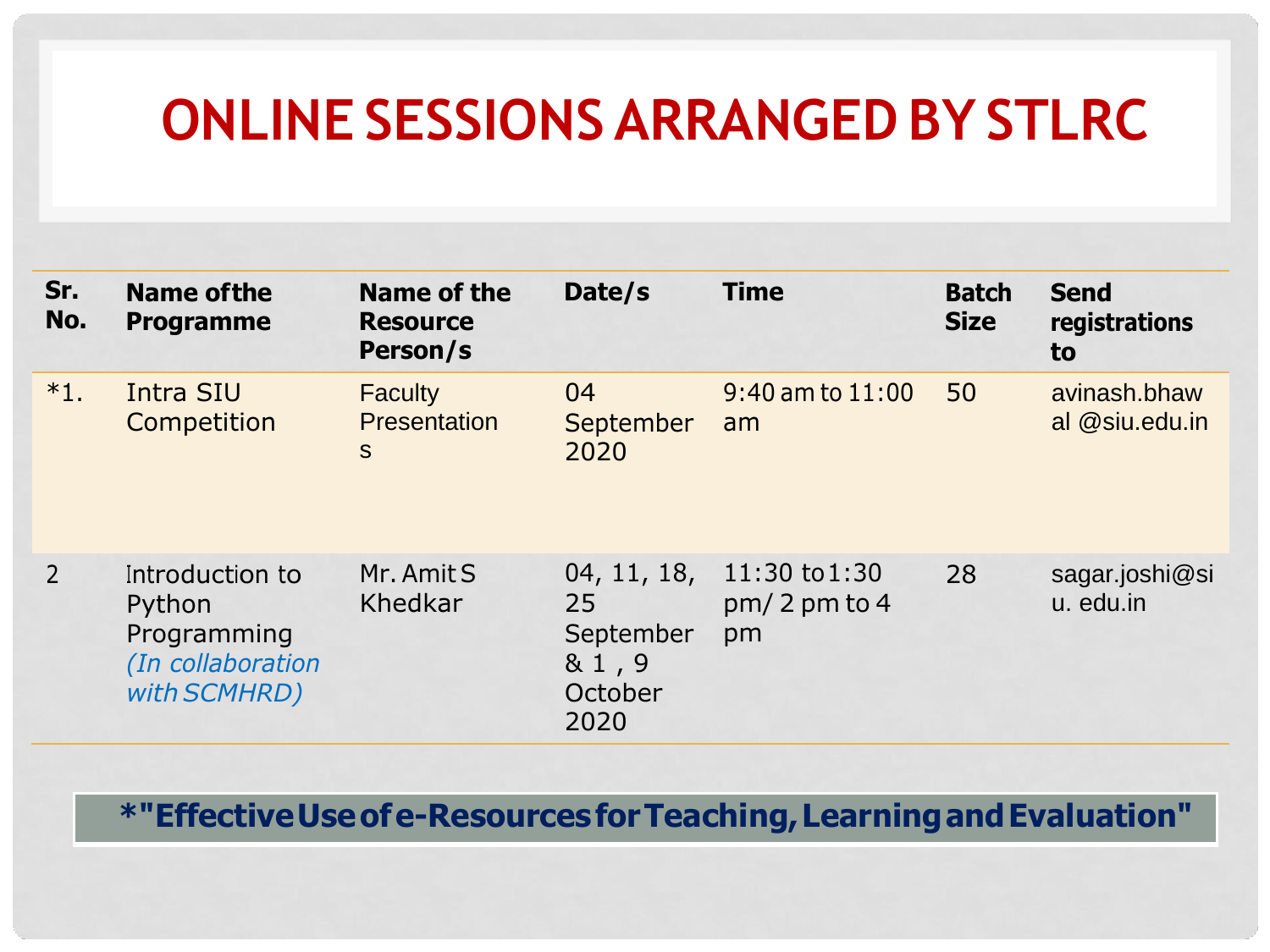# **INTRODUCTION TO PYTHON**

#### **Objectives:**

Gaining the Foundational Skills to become a python programmer. Learning the Python basics to start the programming journey.

#### **Detailed contents of the programme:**

- **How to clean Real World Data ready for analysis**
- **Use Data Visualization Libraries**
- **Writing one's own Python functions**
- **Using Python to gain competitive edge**